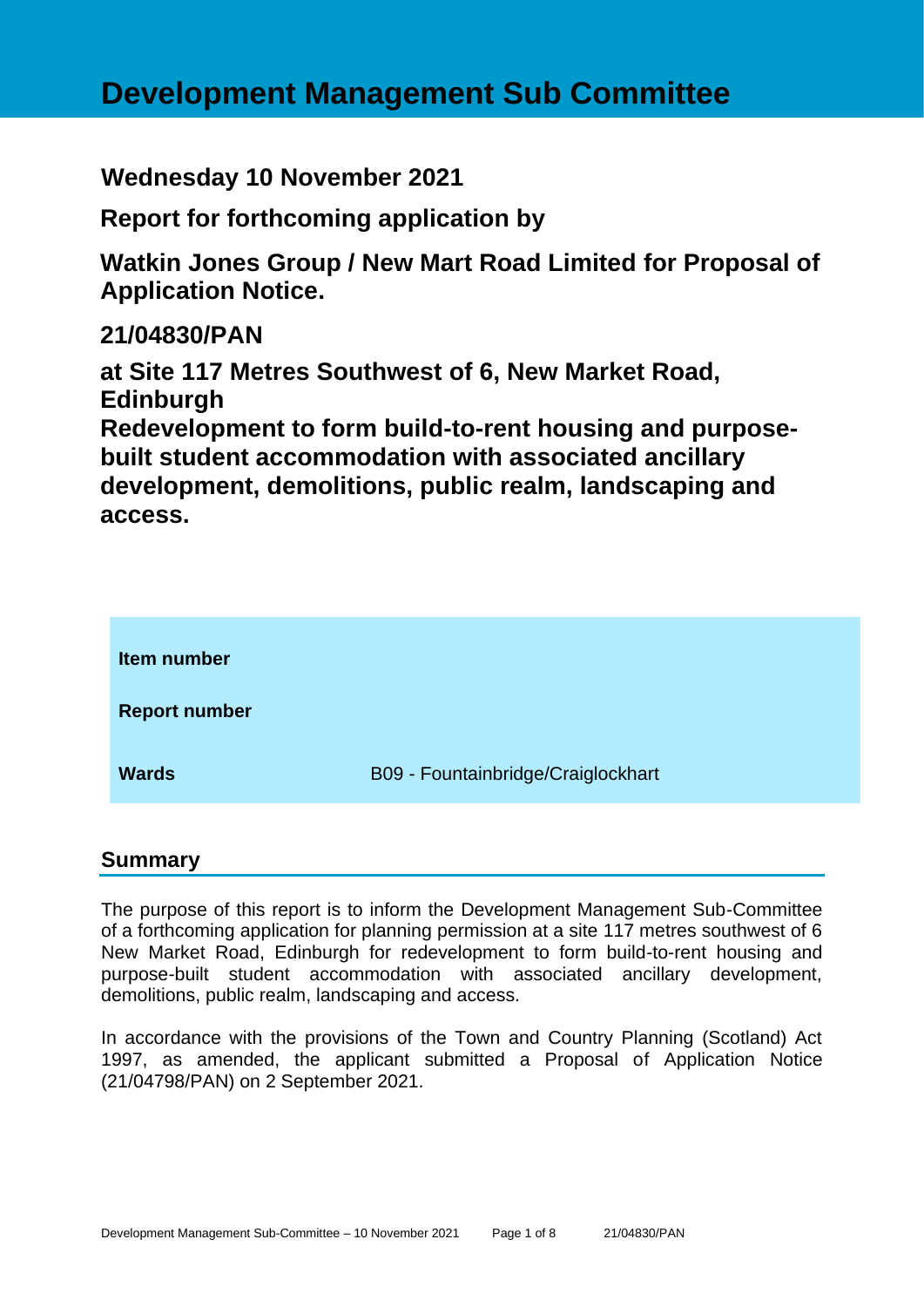**Links**

**Coalition pledges Council outcomes**

**Single Outcome Agreement**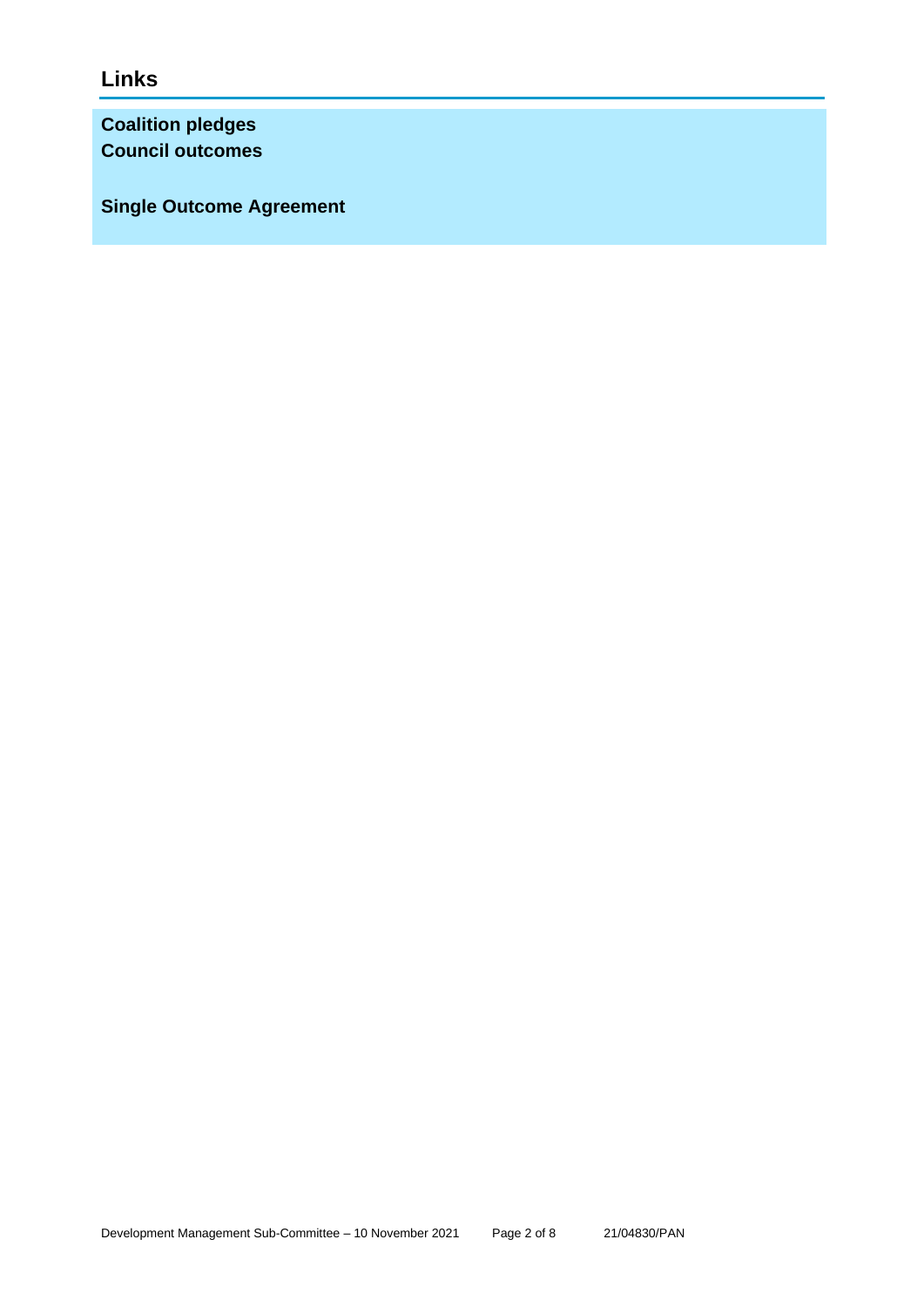## **Recommendations**

**1.1** It is recommended that the Committee notes the key issues at this stage and advises of any other issues.

## **Background**

## **2.1 Site description**

The application site measures 4.4 acres and is located to the south-west of New Market Road, on the south side of New Mart Road.

The site is occupied by a range of buildings that formed part of the historic 'New Markets' built between 1905 and 1918 which include the Corn Exchange to the north of the site. A significant area of the site is occupied by the category B listed former Livestock Sheds dating from 1912 by James A Williamson, Superintendent of Works, comprising a five-aisled, steel-framed cattle shelter with a corrugated asbestos and glass roof (reference LB30283, listed on 16.06.1992). These are in use as five aside football pitches. The associated rendered range of buildings along the south-east edge of the site comprising the former auction ring and livestock sheds are listed as part of the curtilage and are in use as a tenpin bowling alley and snooker/pool hall.

The main buildings of the historic market complex are located to the north east of the site on New Market Road and north of the site on New Mart Road as follows:

- − 11 New Market Road, Corn Exchange, category B listed (reference LB30282, listed on 16.06.1992);
- − 8-9 New Market Road, Newmarket Pockets, Former Market Refreshment Rooms, category C listed (reference LB30281, listed on 16.06.1992);
- − 6 New Market Road, St Cuthbert`s Association Cattle Depot, category B listed (reference LB30280, listed on 10.06.1992); and
- − New Mart Road, John Swan and Sons Livestock Market including Caretaker's House, gates and gate piers, category B listed (reference LB30317, listed on 01.07.1994).

The site is mainly level with a marked drop in level between the adjacent Asda supermarket car park and range of buildings containing the tenpin bowling alley and snooker/pool hall. The primary access into the site for pedestrians and vehicles is off New Market Road and there is a historic entrance to the west of this access which is now used for servicing and deliveries to the Corn Exchange complex. Another vehicular entrance accesses the south-west corner of the site off New Mart Road through locked gates.

The surrounding area is mixed-use in character, including predominantly threestorey, modern residential flats to the immediate north beyond the former John Swan and Sons Livestock Market, now in use as offices and small-scale business units. The Corn Exchange buildings, restored in 1999, are in use as a concert and entertainments venue with a bar/bistro occupying the former Market Refreshment Rooms and a meat wholesaler is in the historic St Cuthbert`s Association Cattle Depot.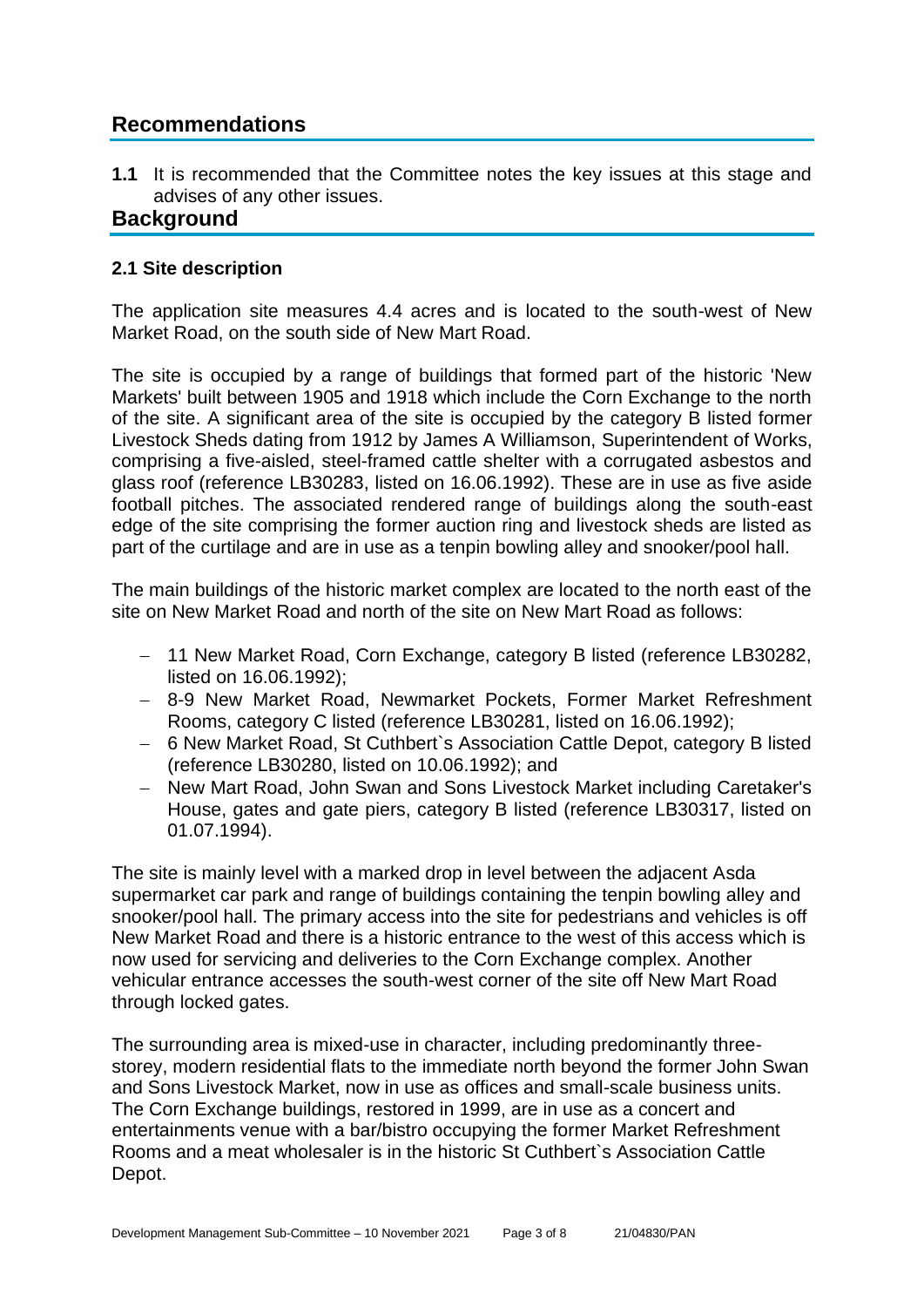An Asda supermarket and associated car park lies to the south-east of the site and a gym with extensive car parking occupies the land to the south-west of the site. The Risk Factory community centre is beyond the gym site beside the Water of Leith.

#### **2.2 Site History**

There is no relevant planning history for this site.

## **Main report**

#### **3.1 Description of the Proposal**

The proposal of application notice is for redevelopment of the site to form build-torent housing and purpose-built student accommodation with associated ancillary development, demolitions, public realm, landscaping and access.

#### **3.2 Key Issues**

The key considerations against which the eventual application will be assessed include whether:

#### **a) The proposal will preserve the character and setting of the listed buildings;**

The impact of the proposal on the character of the category B and C listed buildings on the site and other listed buildings in the surrounding area will be considered against the provisions of Section 59 (1) of the Planning (Listed Building and Conservation Areas) (Scotland) Act 1997:

*"In considering whether to grant planning permission for development which affects a listed building or its setting, a planning authority or the Secretary of State, as the case may be, shall have special regard to the desirability of preserving the building or its setting or any features of special architectural or historic interest which it possesses."*

The development will also be assessed against Historic Environment Scotland's Managing Change in the Historic Environment guidance notes.

Listed Building Consent will be required for the demolition/alteration of any structures on the site.

#### **b) The principle of the development is acceptable in this location;**

The site is located within an Urban Area and Local Centre as defined in the Edinburgh Local Development Plan (LDP). Policies Emp 9 - Employment Sites and Premises, Hou 1 - Housing Development, Hou 6 - Affordable Housing and Hou 8 - Student Accommodation are particularly relevant in terms of the redevelopment of the site for built-to-rent and student housing. Policy Ret 5 - Local Centres presumes against non-retail development this location which would have a detrimental impact on the function of the centre.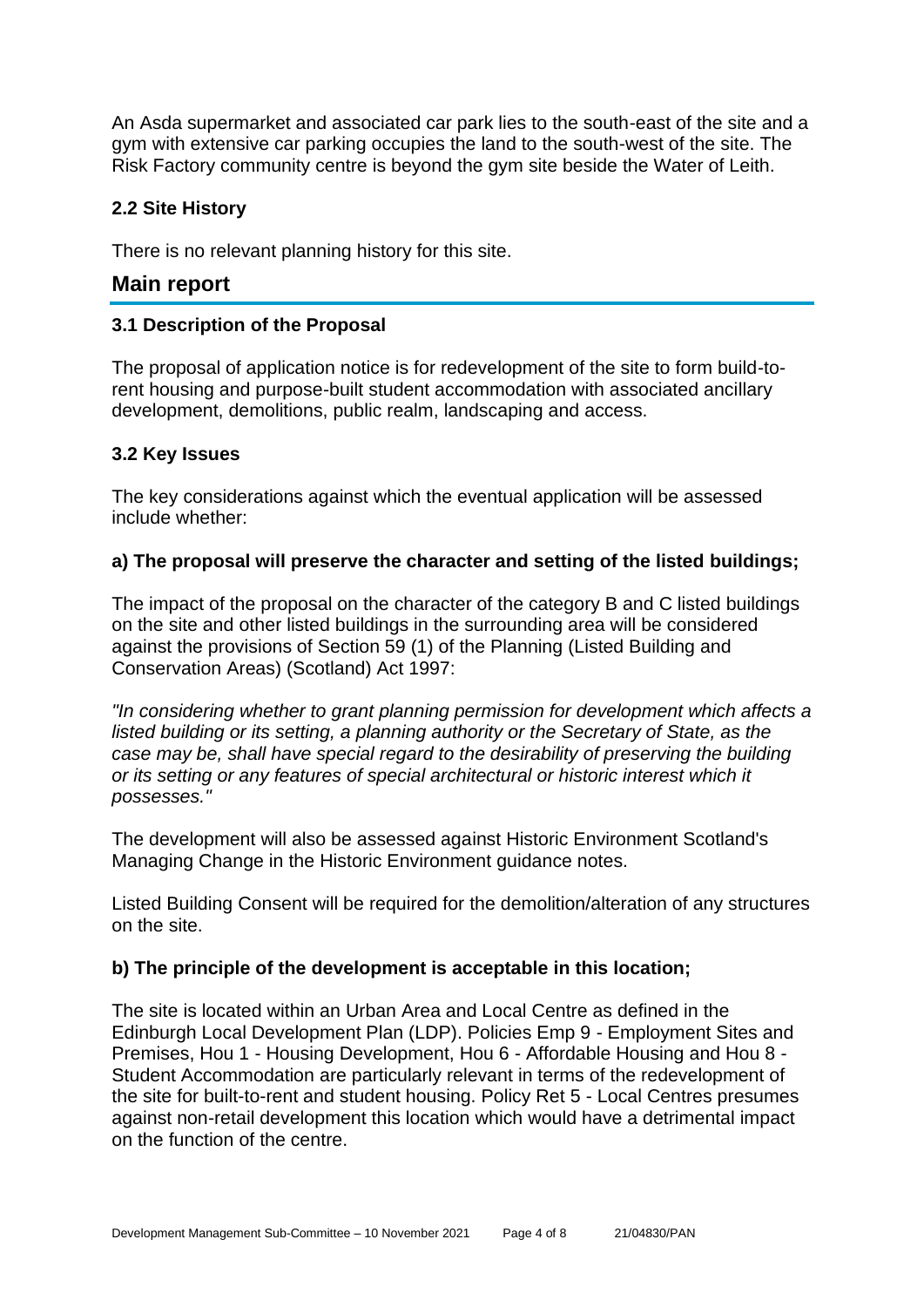#### **c) The scale, design, layout and materials are sustainable and acceptable within the character of the area;**

The proposal will be assessed against relevant design policies in the Local Development Plan as well as non-statutory guidance where applicable (e.g., Edinburgh Design Guidance). The applicant should clearly demonstrate how the proposed design has considered the Council's policies and guidance.

A Sustainability Statement and Design and Access Statement will be required to support the planning application.

#### **d) The proposal is not detrimental to the amenity of neighbours and future occupiers of the development;**

The proposal will be assessed against relevant design policies in the Edinburgh Local Development Plan and Edinburgh Design Guidance.

Supporting information is required to show the site's relationship to the various surrounding land uses to ensure that neighbouring amenity is adequately protected, and a good level of residential amenity can be achieved for future occupants of the site.

A Noise Impact Assessment, an Air Quality Assessment and a Daylighting, Privacy and Sunlight Analysis will be required in support of the planning application.

## **e) The proposed access arrangements, connectivity and parking levels are acceptable;**

The proposal shall have regards to the LDP transport policies and the Edinburgh Street Design Guidance. The applicant will be required to provide transport information to demonstrate how the proposal prioritises active travel and is aligned with the parking standards, including service arrangements, cycle parking and provision for electric vehicles.

## **f) The proposal has acceptable impacts on infrastructure;**

The application will be required to make appropriate developer contributions in accordance with LPD Policy Del 1 - Developer Contributions and Infrastructure Delivery.

#### **g) There are any other environmental factors that require consideration;**

The applicant will be required to submit sufficient information to demonstrate that the site can be developed without having a detrimental impact on the environment. In order to support the application, the following documents are will be required:

- − Pre-application Consultation Report;
- − Planning Statement;
- − Heritage Statement;
- − Condition Survey;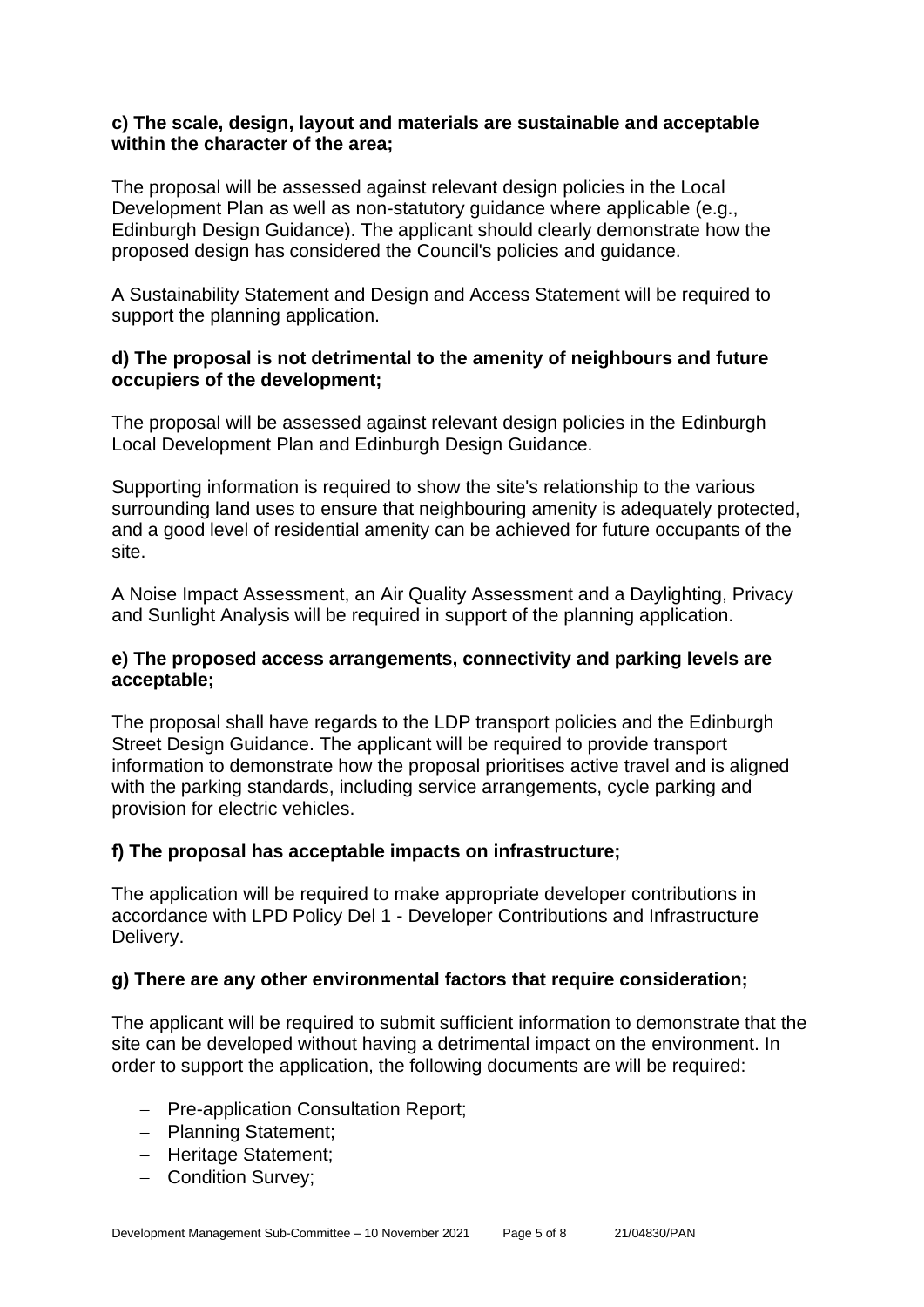- − Design and Access Statement;
- − Townscape and Visual Impact Assessment;
- − Daylight, Privacy and Overshadowing Analysis;
- − Noise Impact Assessment;
- − Air Quality Assessment;
- − Sustainability Form S1;
- − Sustainability Statement;
- − Affordable Housing Statement;
- − Transport Statement;
- − Waste Management information.
- − Bat Survey;
- − Flood Risk Assessment and drainage information and
- − Surface Water Management Plan.

The application has been screened for an Environmental Impact Assessment (EIA) and no EIA is required.

#### **3.3 Assessment**

This report highlights the main issues that are likely to arise in relation to the various key considerations. This list is not exhaustive and further matters may arise when the new application is received, and consultees and the public have the opportunity to comment.

## **Financial impact**

**4.1** The forthcoming application may be subject to a legal agreement.

## **Risk, Policy, compliance and governance impact**

**5.1** Provided planning applications are determined in accordance with statutory legislation, the level of risk is low.

## **Equalities impact**

**6.1** This is a pre-application report. When a planning application is submitted it will be assessed in terms of equalities and human rights.

## **Sustainability impact**

**7.1** A sustainability statement will need to be submitted with the application.

## **Consultation and engagement**

#### **8.1 Pre-Application Process**

There is no pre-application process history.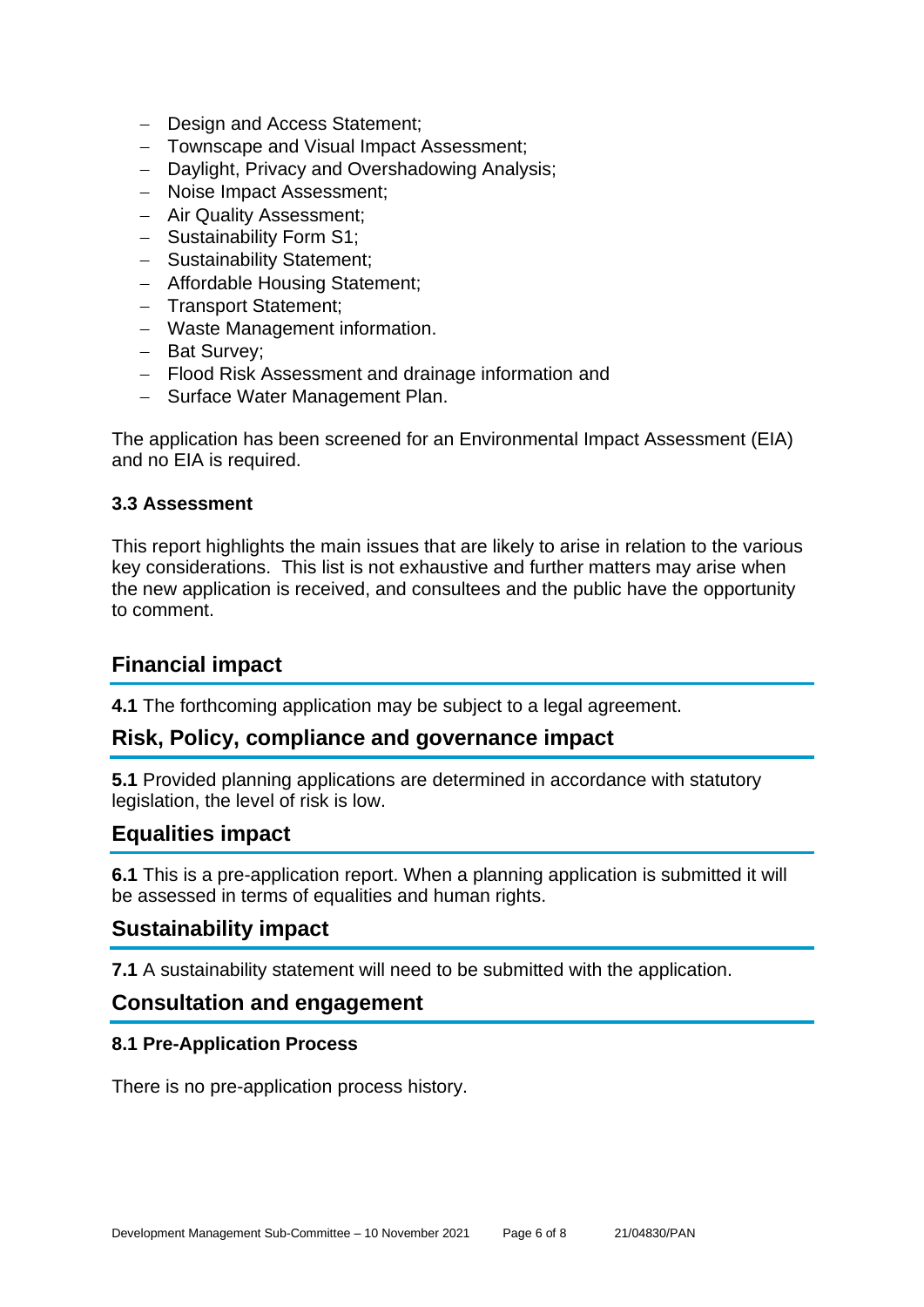## **8.2 Publicity summary of representations and Community Council comments**

The Proposal of Application Notice (reference 21/04830/PAN) has been advertised in the Edinburgh Evening News.

The applicant notified Hutchison/Chesser, Craiglockart and Longstone Community Councils, along with the Ward Councillors, South West Neighbourhood Partnership and area MSPs on 9th September 2021.

The applicant held online events on Thursday 14th October 2021 between 4pm and 8pm.

The results of the community consultation will be submitted with the application as part of the Pre-application Consultation Report.

## **Background reading/external references**

- To view details of the proposal of Application Notice go to
- [Planning and Building Standards online services](https://citydev-portal.edinburgh.gov.uk/idoxpa-web/search.do?action=simple&searchType=Application)
- [Planning guidelines](http://www.edinburgh.gov.uk/planningguidelines)
- [Conservation Area Character Appraisals](http://www.edinburgh.gov.uk/characterappraisals)
- [Edinburgh Local Development Plan](http://www.edinburgh.gov.uk/info/20164/proposed_local_development_plan/66/local_development_plan)

**David Givan** Chief Planning Officer PLACE The City of Edinburgh Council

Contact: Clare Macdonald, Senior Planning Officer E-mail:clare.macdonald@edinburgh.gov.uk Tel:0131 529 6121